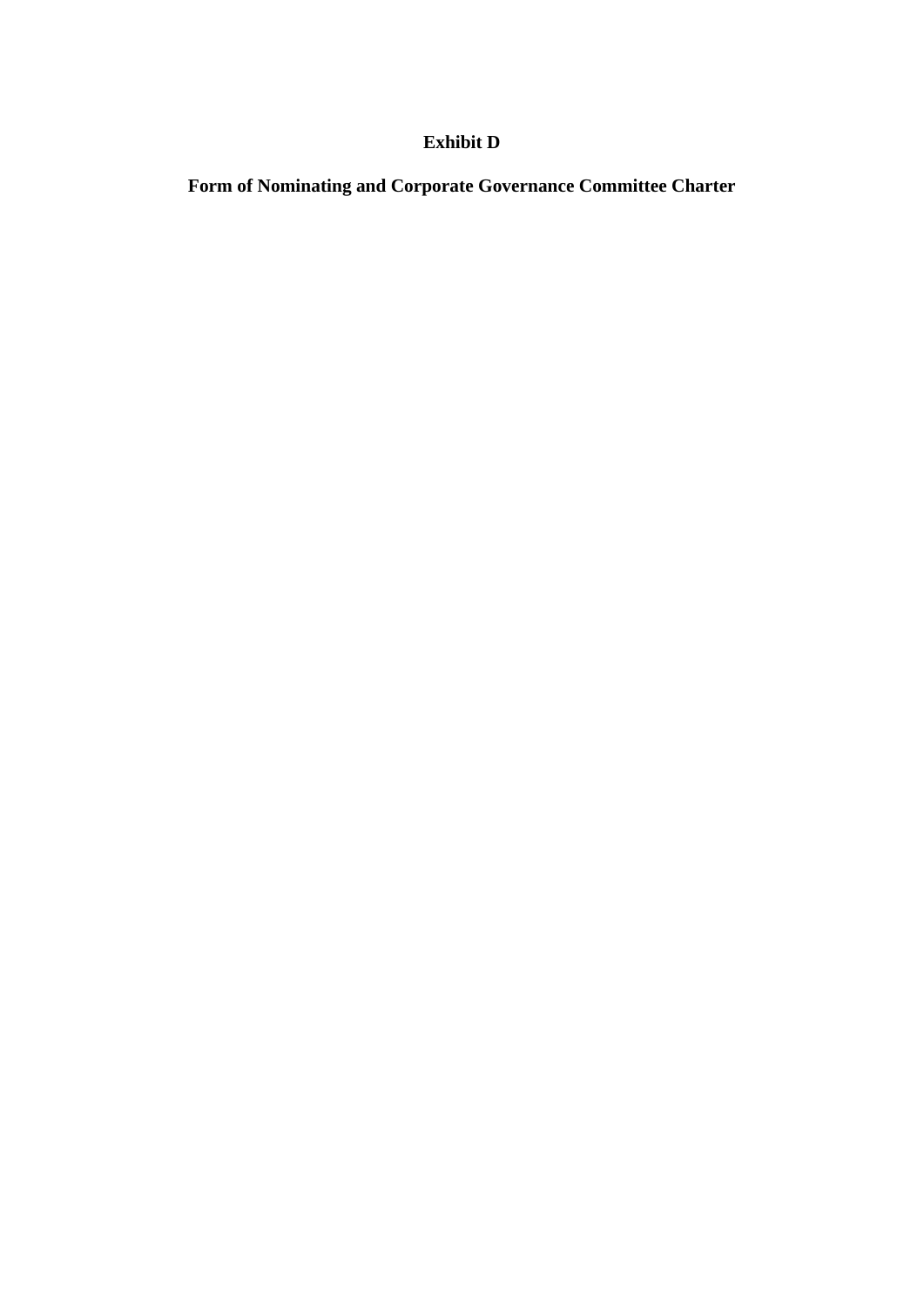## **Adagene Inc.**

## **Nominating and Corporate Governance Committee Charter**

## Adopted January 16, 2021

#### **Purpose**

The Nominating and Corporate Governance Committee (the "**Committee**") is created by the Board of Directors (the "**Board**") of Adagene Inc. (the "**Company**") to:

- review and evaluate the size, composition, function and duties of the Board consistent with its needs;
- recommend criteria for the selection of candidates to the Board and its committees, and identify individuals qualified to become Board members consistent with such criteria, including the consideration of nominees submitted by shareholders;
- recommend to the Board director nominees for election at the next annual general meeting or any extraordinary general meeting of shareholders at which directors are to be elected or to fill any vacancies or newly created directorships that may occur between such meetings;
- recommend directors for appointment to Board committees;
- make recommendations to the Board as to determinations of director independence;
- oversee the evaluation of the Board;
- oversee and set compensation for the Company's directors;
- review the Company's actions in furtherance of its corporate social responsibility, including considering the impact of Company procedures and processes on employees, citizens and communities; and
- develop and recommend to the Board the Corporate Governance Guidelines and Code of Business Conduct and Ethics for the Company and oversee compliance with such guidelines and code.

#### **Membership**

The Committee shall consist of one or more members of the Board. Committee members shall be appointed by the Board and may be removed by the Board at any time. The Board shall designate the Chairperson of the Committee.

#### **Responsibilities**

In addition to any other responsibilities which may be assigned from time to time by the Board, the Committee is responsible for the following matters.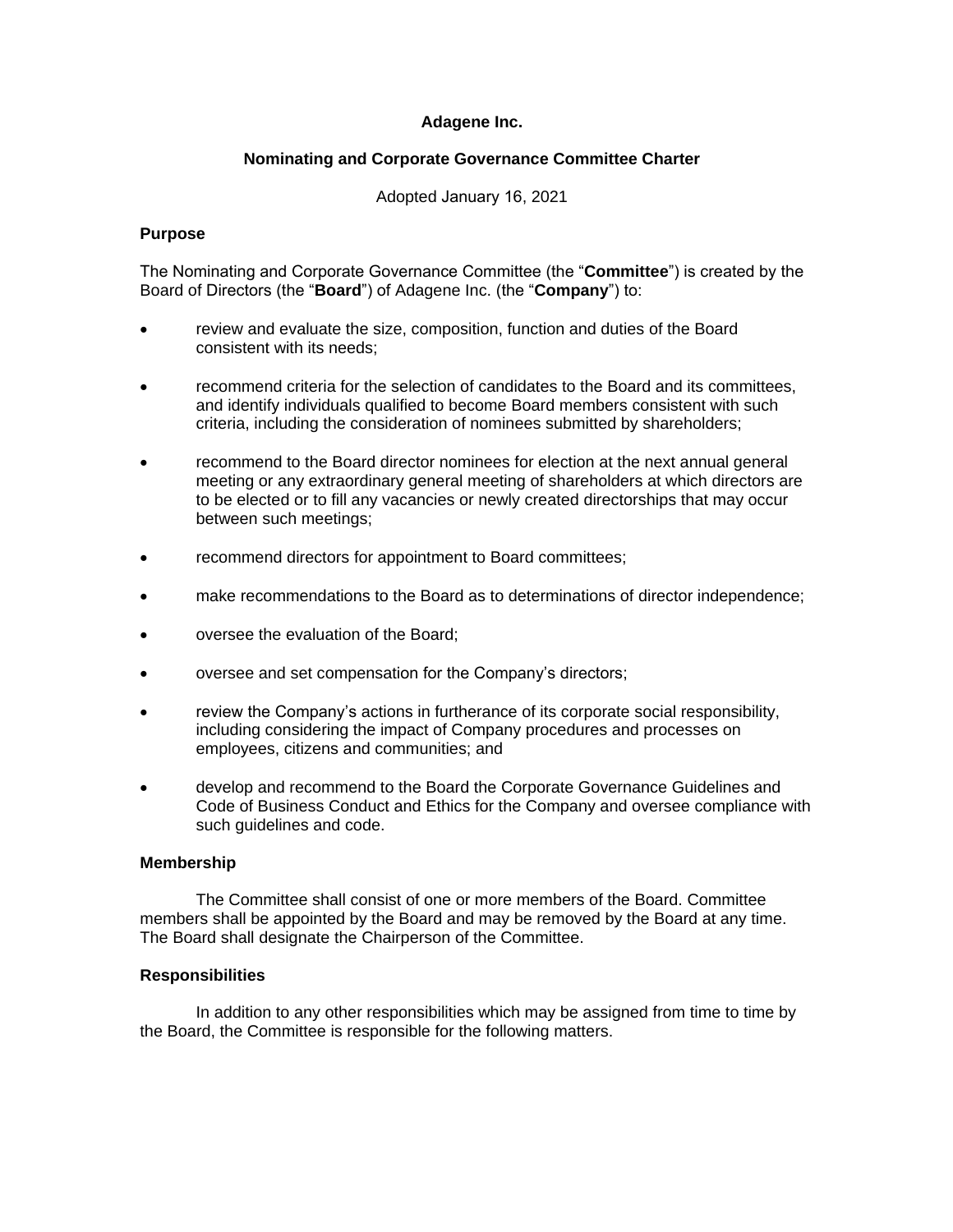## *Board/Committee Nominees*

- The Committee shall oversee searches for and identify qualified individuals for membership on the Board.
- The Committee shall recommend to the Board criteria for Board and Board committee membership and shall recommend individuals for membership on the Board and its committees. In making its recommendations for Board and committee membership, the Committee shall:
	- review candidates' qualifications for membership on the Board or a committee of the Board (including making a specific determination as to the independence of each candidate) based on the criteria approved by the Board (and taking into account the enhanced independence, financial literacy and financial expertise standards that may be required under law or the listing rules of the Nasdaq Global Market for Audit Committee or other committee membership purposes);
	- in evaluating current directors for re-nomination to the Board or reappointment to any Board committees, assess the performance of such directors;
	- periodically review the composition of the Board and its committees in light of the current challenges and needs of the Board, the Company and each committee, and determine whether it may be appropriate to add or remove individuals after considering issues of judgment, diversity, age, skills, background and experience;
	- periodically review, as appropriate, the service of all directors on the boards of other public companies with consideration to the substantial time commitment required of directors and make such recommendations to the Board as it may deem advisable;
	- consider rotation of committee members and committee chairpersons, as appropriate; and
	- consider any other factors that are set forth in the Company's Corporate Governance Guidelines or are deemed appropriate by the Committee or the Board.

# *Evaluating the Board and its Committees*

- At least annually, the Committee shall lead the Board in a self-evaluation to determine whether it and its committees are functioning effectively. The Committee shall oversee the evaluation process and report on such process and the results of the evaluations, including any recommendations for proposed changes, to the Board.
- At least annually, the Committee shall review the evaluations prepared by each Board committee of such committee's performance and consider any recommendations for proposed changes to the Board.